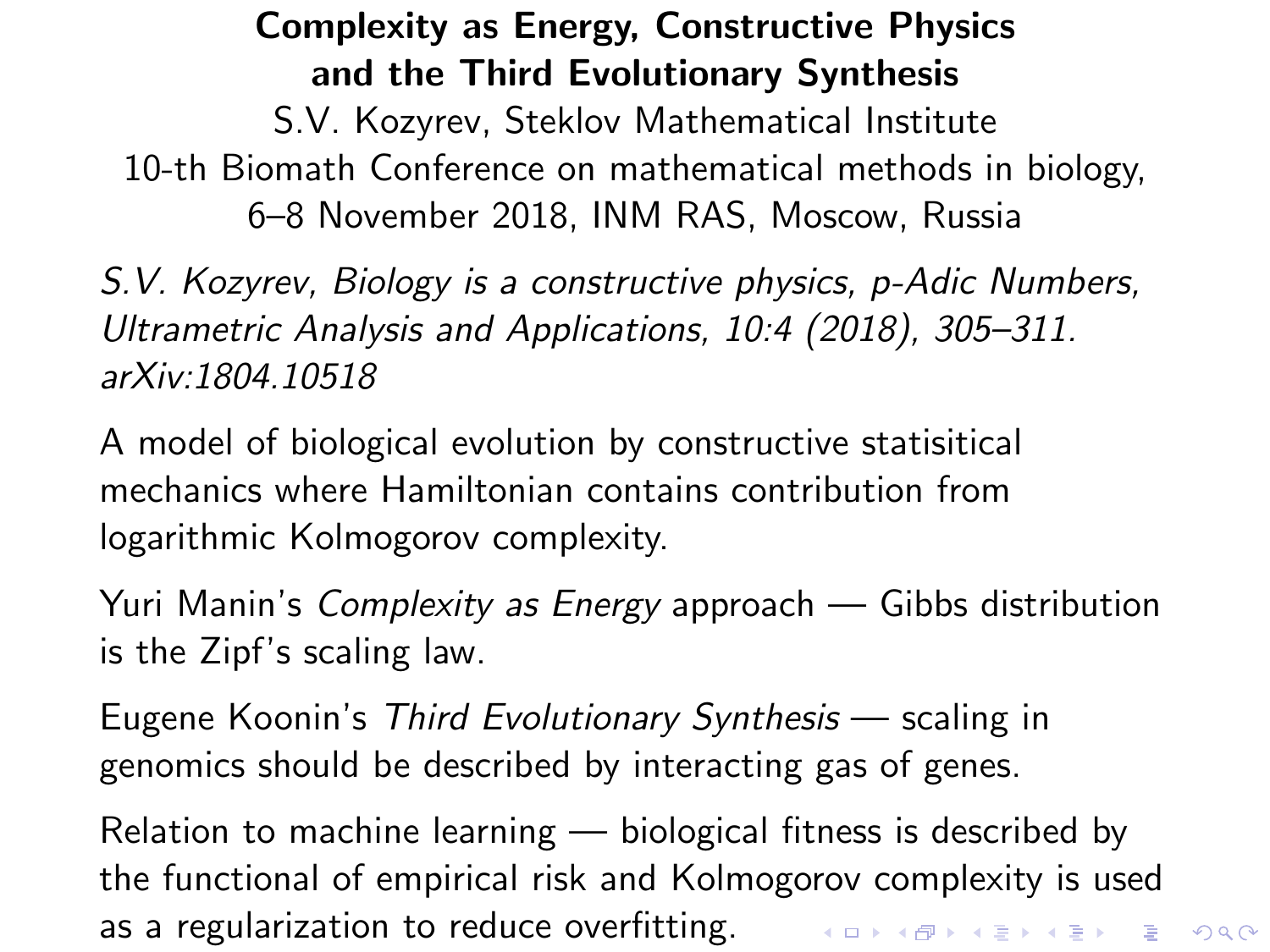The idea of constructive mathematics is to add computability to properties of mathematical theory, in particular to consider theories where objects are defined constructively and maps are computable functions.

Constructive worlds. An (infinite) constructive world is a countable set  $X$  given together with a class of structural numberings: computable bijections  $u : \mathbb{Z}_+ \to X$ . Moreover natural maps between constructive worlds should be given by computable functions. One can also consider constructive worlds enumerated by sequences of bits ("programs").

Example. Goedel numbering of formulae of a formal language.

KID KA KERKER E 1990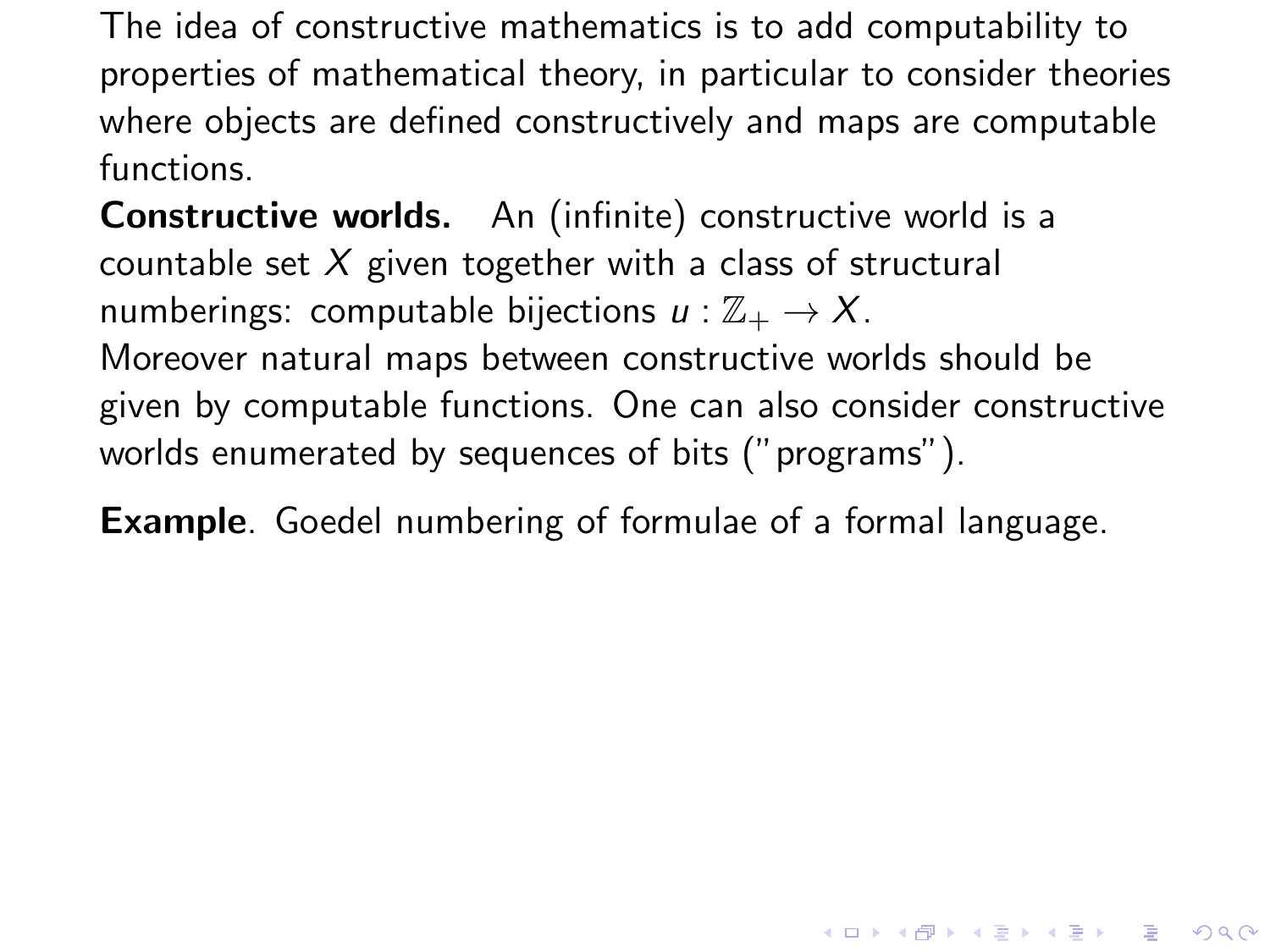#### Complexity as energy (Yuri Manin):

There are natural observable and measureable phenomena in the world of information that can be given a mathematical explanation, if one postulates that logarithmic Kolmogorov complexity plays a role of energy.

Y I Manin, Complexity vs energy: theory of computation and theoretical physics, Journal of Physics: Conference Series 532 (2014) 012018 arXiv:1302.6695

Relation to Zipf's law.

We apply this idea to modeling of biological evolution and discuss relation of Zipf's law and scaling in genomes.

Biological (genetic) sequences in this approach form a constructive world, i.e. Biology is a Constructive Physics.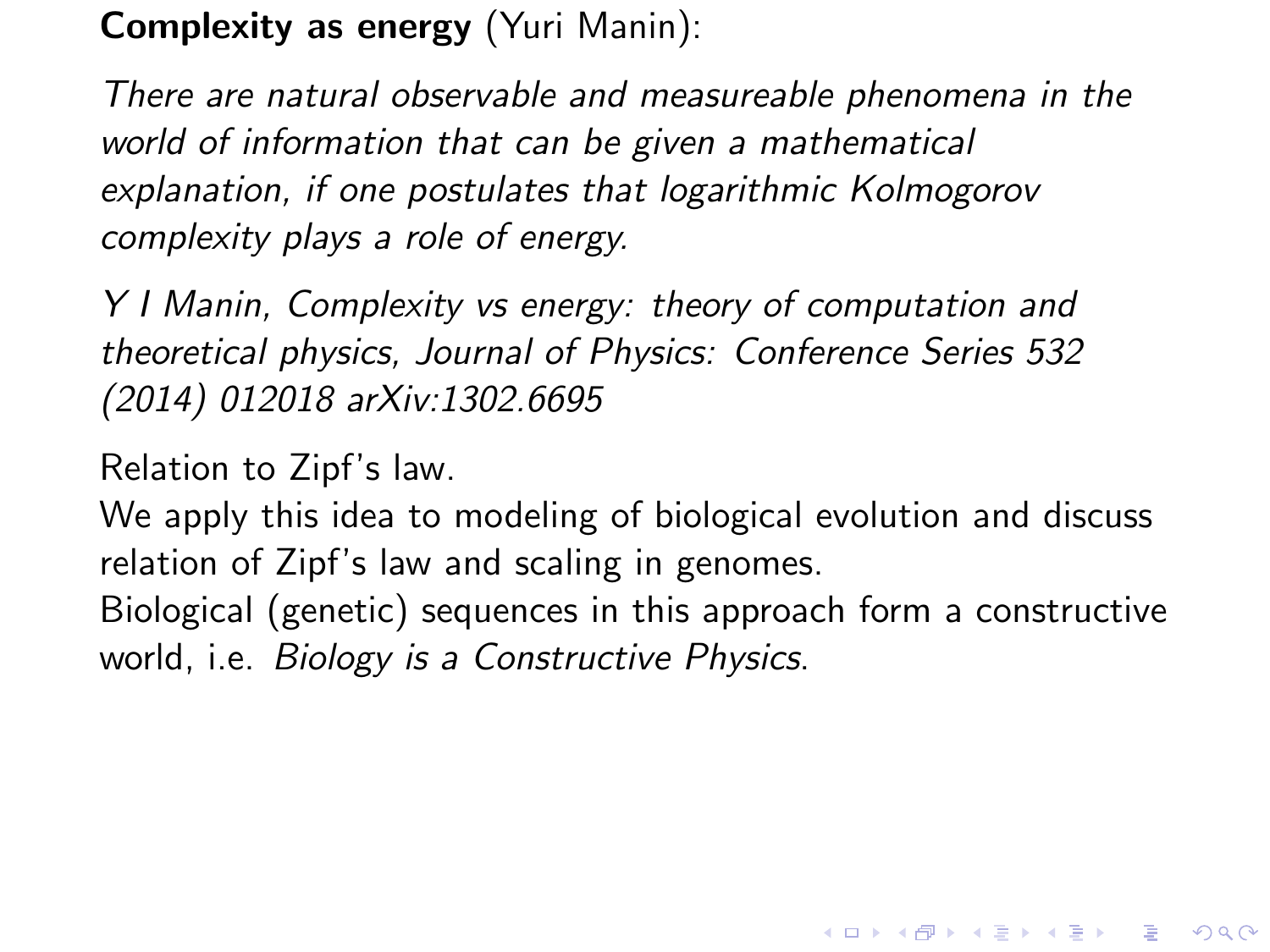#### Kolmogorov complexity and Kolmogorov order.

A constructive world  $X$  is generated by "programs" (sequences of bits). For  $x, y \in X$  we consider the conditional entropy (complexity) as the minimal length of program  $p$  (in bits) satisfying

$$
K_A(x|y) = \min_{A(p,y)=x} l(p).
$$
 (1)

i.e. program p computes x starting from y. Here A is a "way of programming".

Unconditional complexity is given by application of the above definition to some "initial" object  $y_0$ 

$$
K_A(x) = K_A(x|y_0).
$$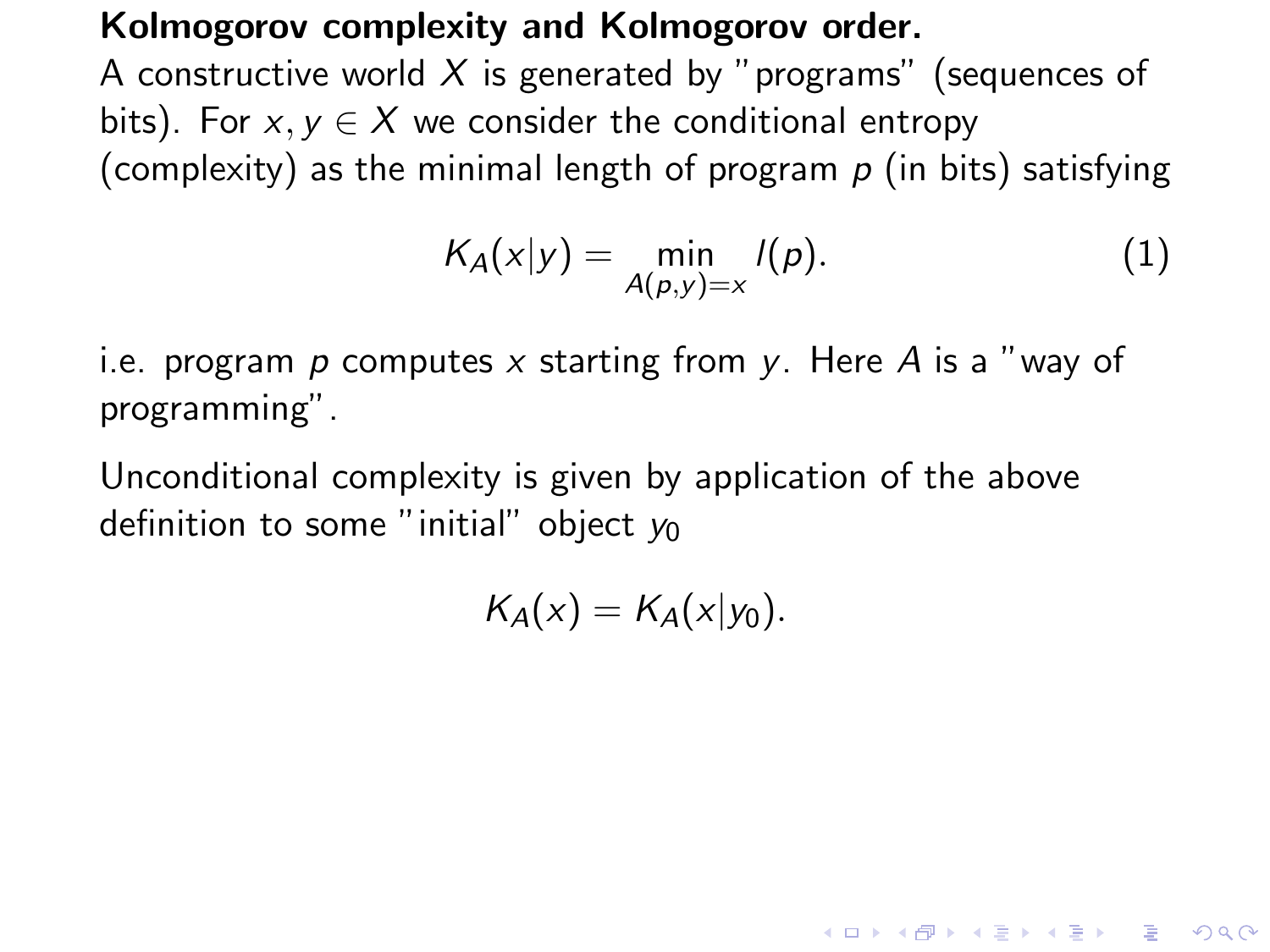Logarithmic Kolmogorov complexity of  $x$  is the length (in bits) of the shortest program which generates  $x$ .

There exists such way of programming A that for each other (semi)-computable B, some constant  $c_{AB} > 0$ , and all  $x \in X$ , one has

$$
K_A(x) \leq K_B(x) + c_{AB}.
$$

Here  $K_A(x)$  is the logarithmic Kolmogorov complexity of x. Way of programming A is called optimal Kolmogorov numbering.

A **Kolmogorov order** of a constructive world  $X$  is a bijection  $X \to \mathbb{Z}_+$  arranging elements of X in the increasing order of their complexities  $K_A$ .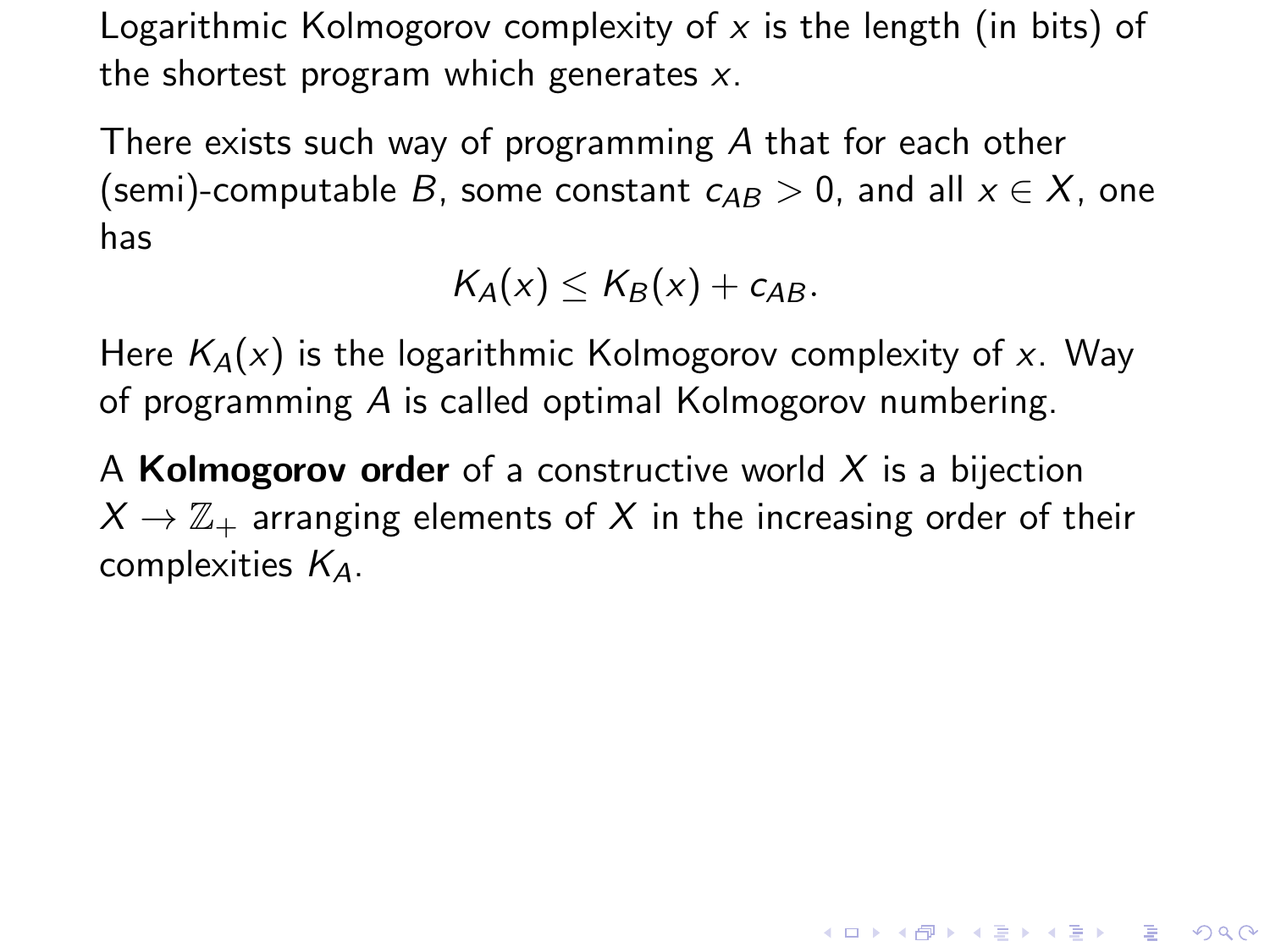#### Properties of Kolmogorov complexity

Any optimal numbering is only partial function, and its definition domain is not decidable.

Kolmogorov complexity  $K_A$  itself is not computable. It is the lower bound of a sequence of computable functions. Kolmogorov order is not computable as well.

Kolmogorov order of naturals cardinally differs from the natural order in the following sense: it puts in the initial segments very large numbers that are at the same time Kolmogorov simple (for example  $2^k$ ,  $2^{2^k}$ ).

This can be compared with properties of natural language, which are usually discussed as a result of historical accidents but at least partially are related to possibility to express complex meanings in short way — abundance of synonyms and senseless grammatically correct texts.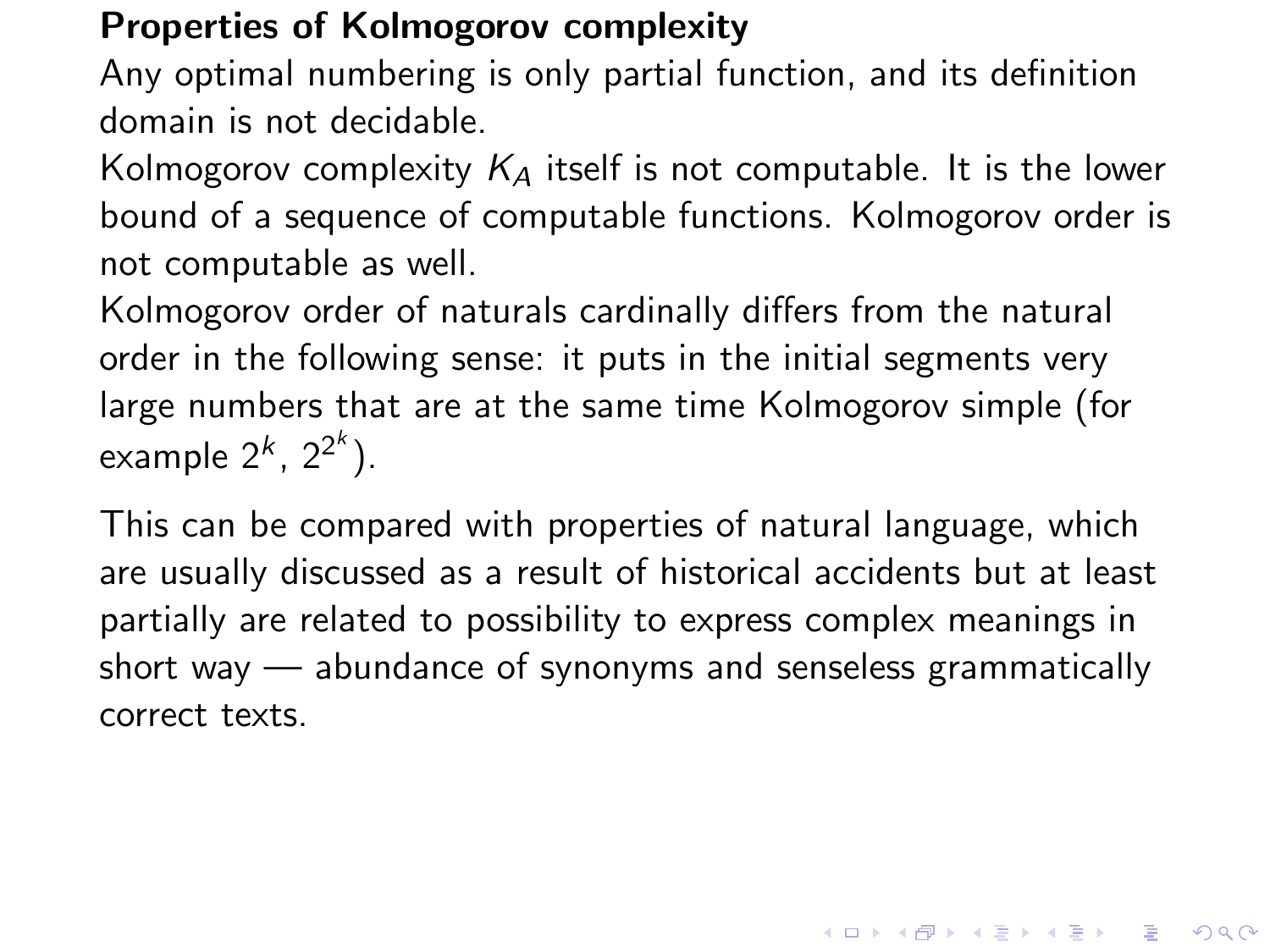Zipf's law and Kolmogorov order. Frequencies of words of a natural language in texts. If all words  $w_k$  of a language are ranked according to decreasing frequency of their appearance in a corpus of texts, then the frequency  $p_k$  of  $w_k$  is approximately inversely proportional to its rank  $k\colon\, p_k \sim k^{-1}.$ 

Zipf: this distribution "minimizes effort". Gibbs distribution with energy proportional to  $log k$  gives a power law.

# How minimization of complexity leads to Zipf's law

(Yu.I.Manin). A mathematical model of Zipf's law is based upon two postulates:

(A) Rank ordering coincides with the Kolmogorov ordering. (B) The probability distribution producing Zipf's law is Gibbs distribution with energy equal to logarithmic Kolmogorov  $\mathsf{complexity}\; e^{-\mathcal{K}(w)}.$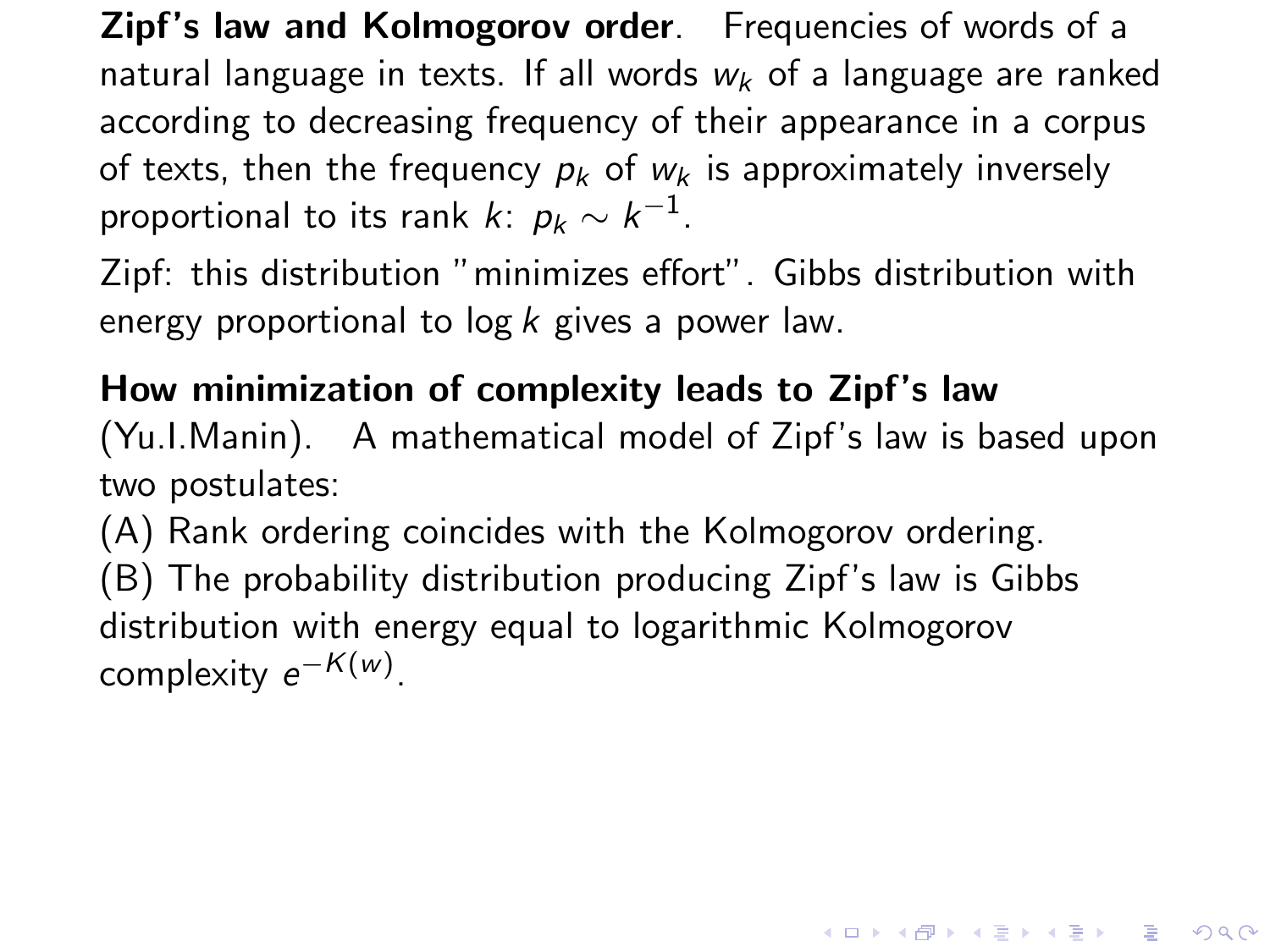**Zipf's law** is described by the statistical sum

$$
\sum_{w} e^{-zK(w)}
$$

with the inverse temperature  $z = 1$ .

For natural numbers, since for majority of naturals logarithmic Kolmogorov complexity of  $n$  is close to log  $n$ , the statistical sum is "similar" to zeta function

$$
\sum_{n} e^{-zK(n)} \approx \zeta(z) = \sum_{n} n^{-z}.
$$
 (2)

Point  $z = 1$  is the point of phase transition: for  $z > 1$  the series for zeta function converge and for  $z \leq 1$  diverge.

Exponent  $-1$  in the Zipf's law — phase transition in the model where (logarithmic) Kolmogorov complexity is energy.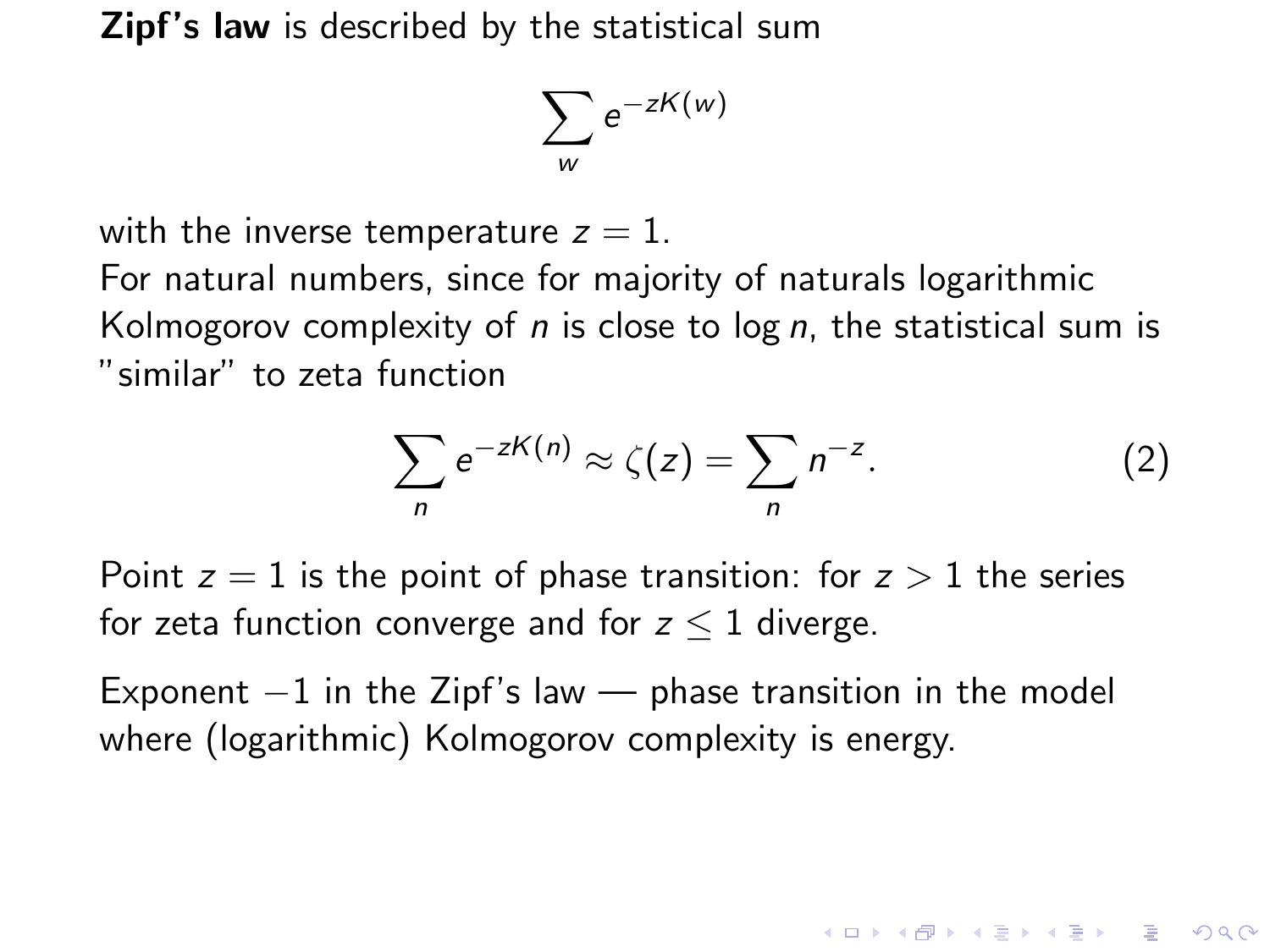### Scaling in genomics

Eugene V. Koonin, The Logic of Chance: The Nature and Origin of Biological Evolution, Pearson Education, 2012.

Eugene V. Koonin, Are There Laws of Genome Evolution? PLoS Comput Biol. 7(8): e1002173 (2011).

Universals of Genome Evolution:

1) log-normal distribution of the evolutionary rates between orthologous genes,

2) power law-like distributions of membership in paralogous gene families,

3) scaling of functional classes of genes with genome size.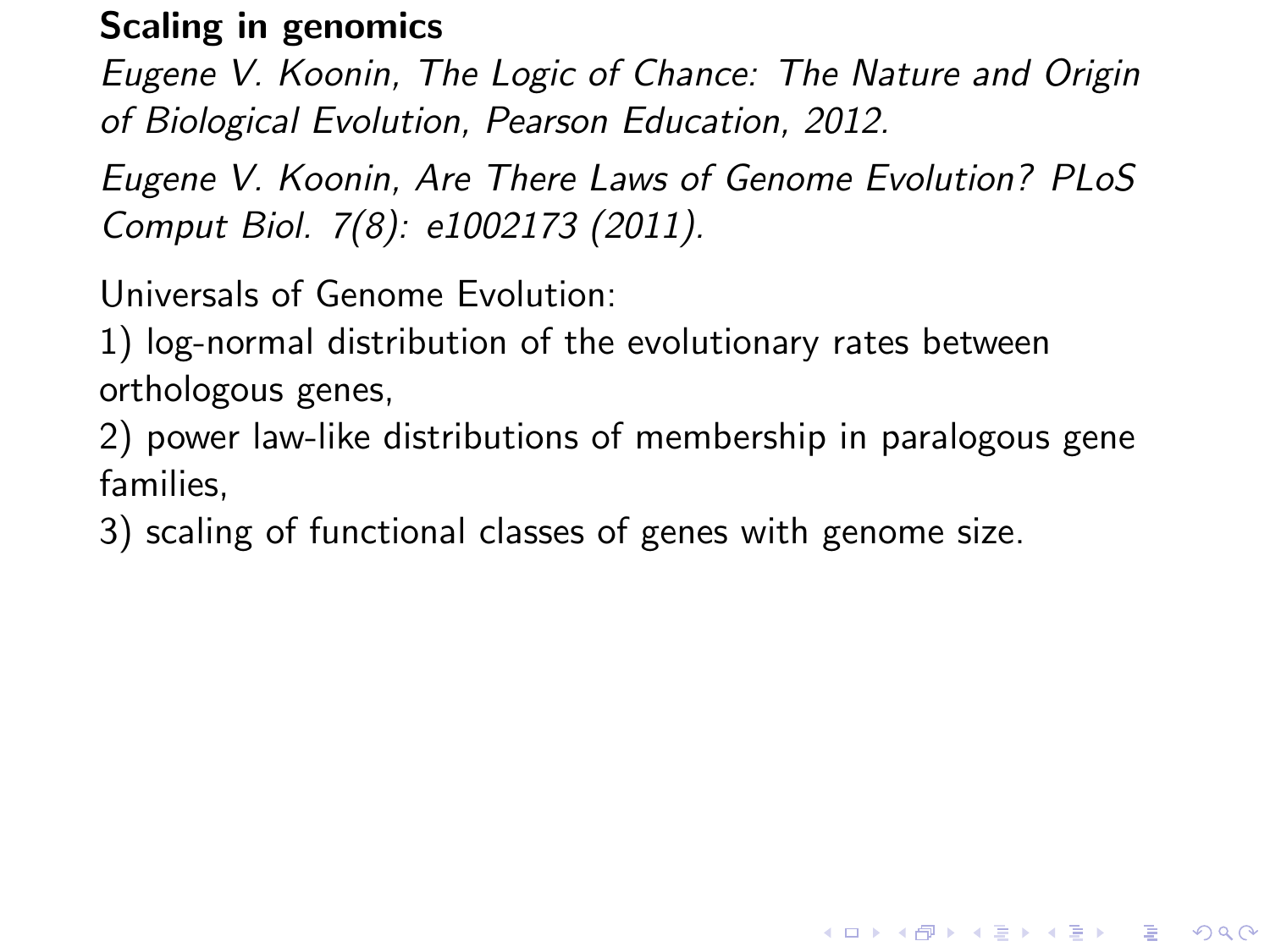E.Koonin: scaling in genomics should be described by some model of statistical mechanics — interacting gas of genes.

#### The "third evolutionary synthesis"

(the first is Darwinism, the second is Darwinism plus genetics, and the third should generalize Darwinism with genomics data).

Our Claim. Scaling in genomics should be related to Zipf's law. The corresponding statistical mechanical model should contain a contribution from complexity in energy.

KO K K Ø K K E K K E K V K K K K K K K K K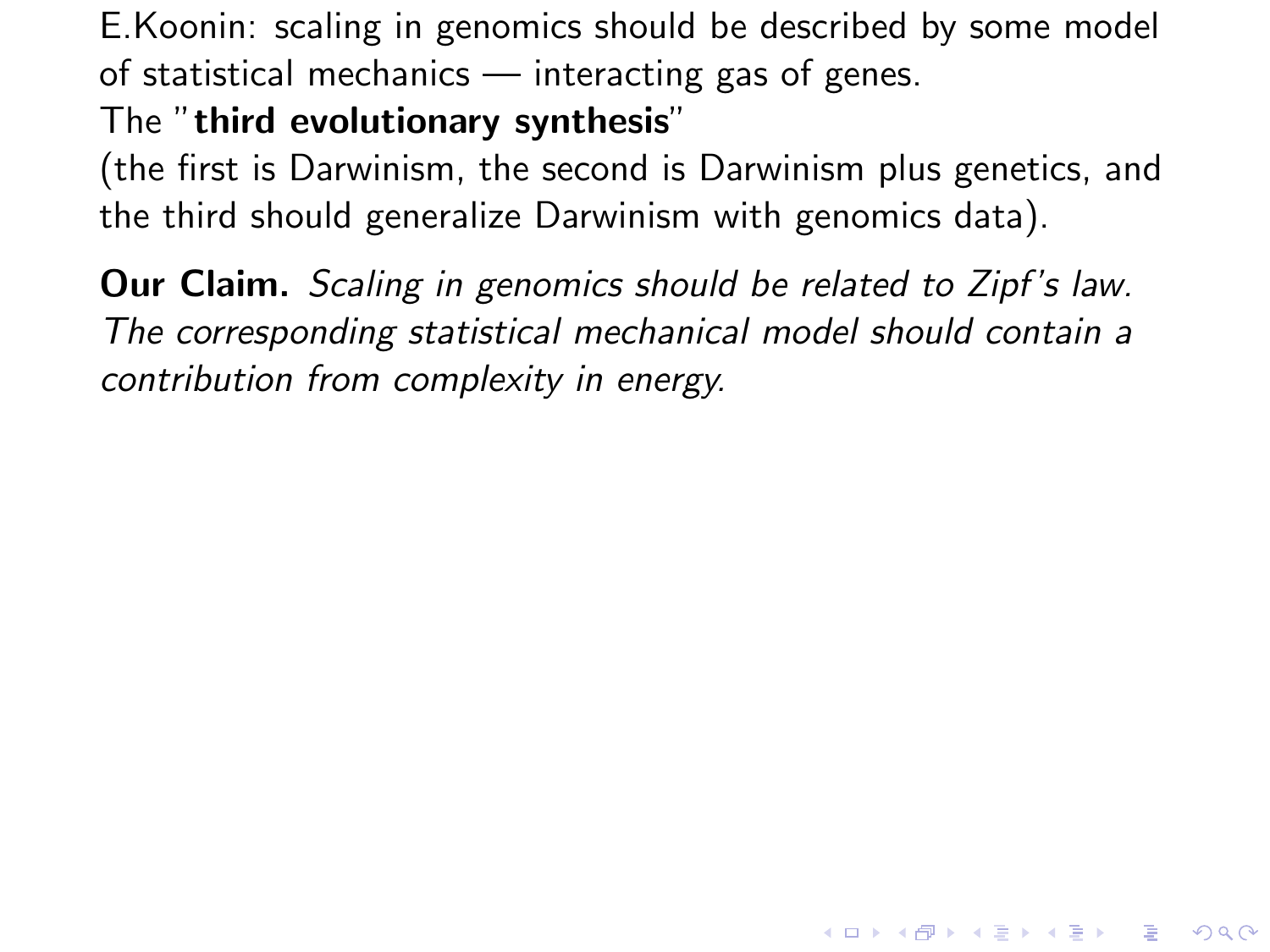### Complexity as energy in biological evolution

Set of biological sequences (genes, part of genomes, total genomes). Structure of a constructive world on the set of biological sequences:

Finite set S of sequences (genes, regulatory sequences, etc.), and a finite set  $O$  of genome editing operations with contains operations of gluing together sequences and operations similar to typical evolutionary transformations (point mutations, insertions, deletions (in particular insertions and deletions of genes  $s_i \in S$ ), duplications of parts of a sequence, etc.).

To elements  $s_i \in S$  and  $o_i \in O$  we put in correspondence positive numbers  $w(s_i)$  and  $w(o_i)$ , called scores (or weights).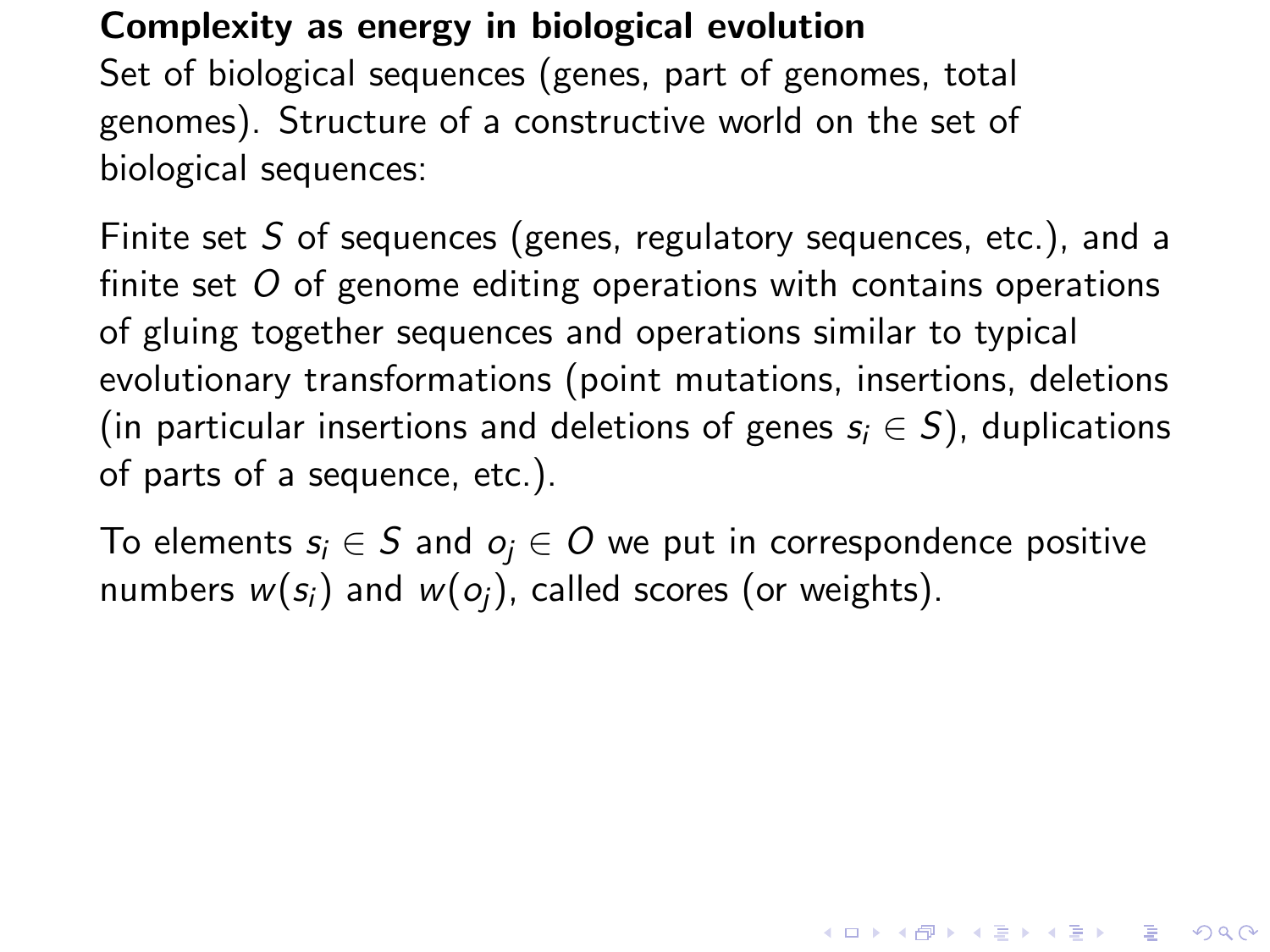For a sequence s obtained from elements in S by applications of operations in O we put in correspondence score  $w(s)$  equal to a sum of scores of elements  $s_i \in S$  and operations  $o_i \in O$ : composition of  $o_j$  generates the sequence  $s$  starting from  $s_i.$ Sequence s can be obtained in this way non-uniquely. Complexity of  $s$  — minimum over possible compositions of operations  $o_i \in O$  and elementary sequences  $s_i \in S$  giving s

$$
K_{SOW}(s) = \min_{A(s_1,\ldots,s_n)=s} \left[ \sum_i w(s_i) + \sum_j w(o_j) \right]
$$
 (3)

where A is a (finite) composition of  $o_i$  applied to sequences  $S_1, \ldots, S_n$ .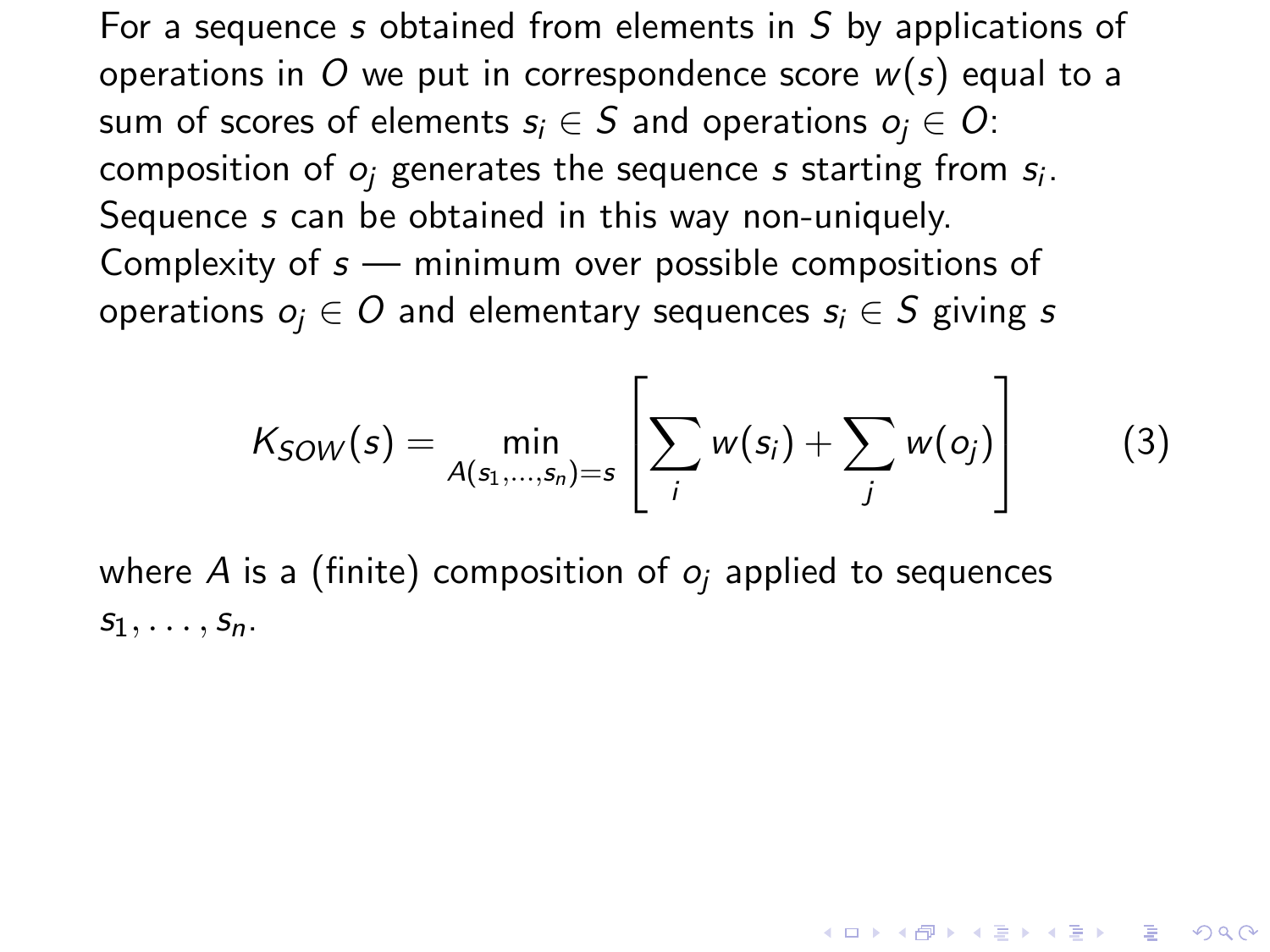Conditional version  $K_{SOW}(s'|s)$  of complexity [\(3\)](#page-0-0)

$$
K_{SOW}(s'|s) = \min_{A(s_1,...,s_n)[s] = s'} \left[ \sum_{i} w(s_i) + \sum_{j} w(o_j) \right], \quad (4)
$$

we generate sequence  $s'$  starting from sequence  $s.$  $A(s_1, \ldots, s_n)[s]$  is a combination of genome editing operations containing sequences  $s_1, \ldots, s_n$  applied to s.

Complexity  $K_{\mathcal{S}OW}(s)$  — weighted number of genes and edit operations generating sequence s. Logarithmic Kolmogorov complexity (approximately) — number of computational operations generating element of a constructive world. Complexity [\(3\)](#page-0-0), [\(4\)](#page-0-0) gives weighted version of estimate from above for logarithmic Kolmogorov complexity.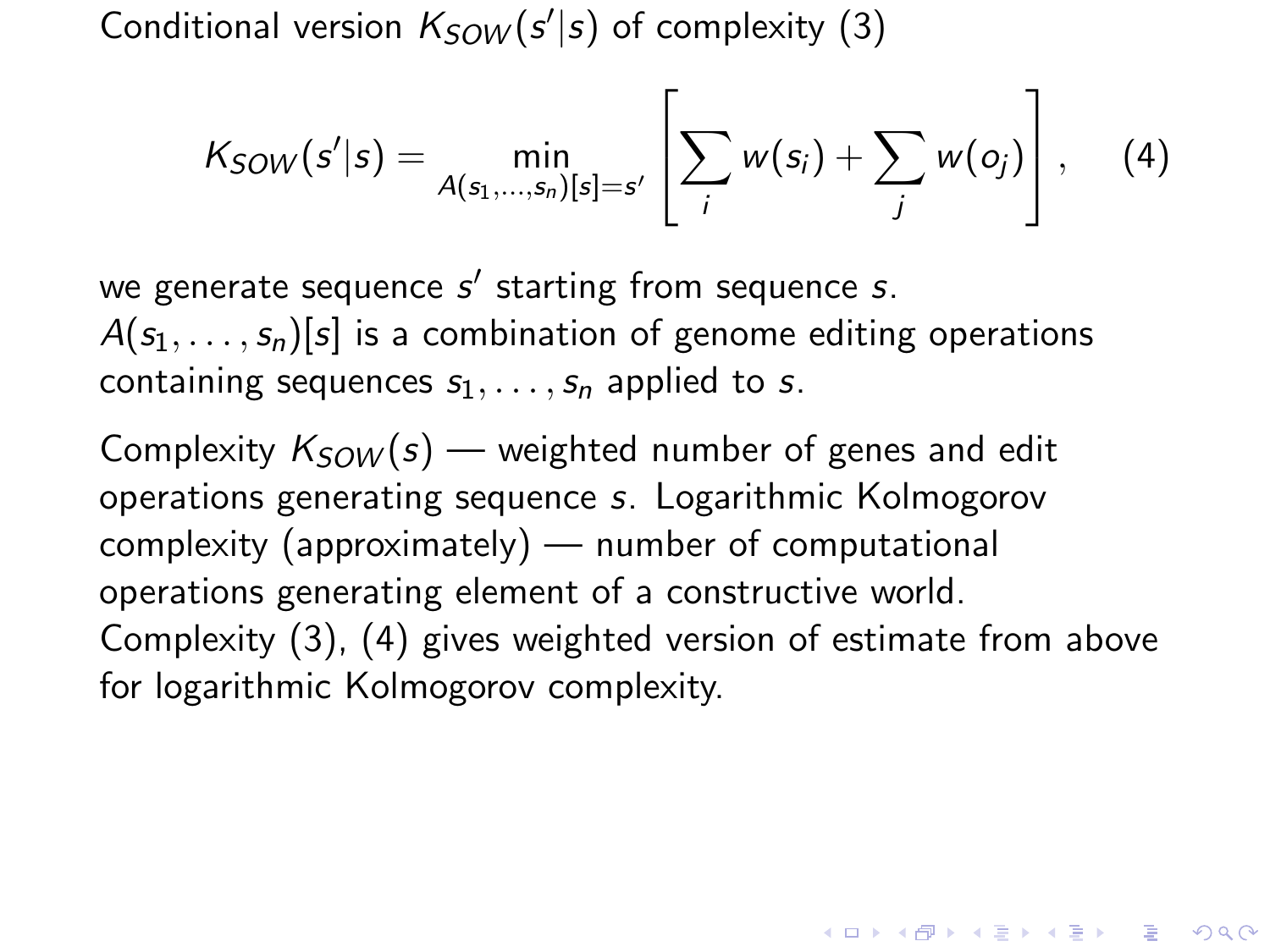Model of the Third Evolutionary Synthesis — constructive statistical mechanical system with states  $s$  — sequences, generated (constructed) as above, statistical sum

$$
Z = \sum_{s} e^{-\beta H(s)}, \quad H = H_F + H_K \tag{5}
$$

where  $\beta$  is the inverse temperature and the Hamiltonian contains two contributions:

 $H_F(s)$  describes biological fitness of a sequence s,

 $H<sub>K</sub>(s)$  describes complexity of s (for the described above example  $H_K = K_{SOM}$ ).

Here good fitness corresponds to low  $H_F(s)$  (potential wells on the fitness landscape). The symbol K in  $H_K$  is for Kolmogorov (complexity).

The contribution  $H_K(s)$  describes the evolutionary effort to generate the sequence s (sequences with less evolutionary effort are more advantageous).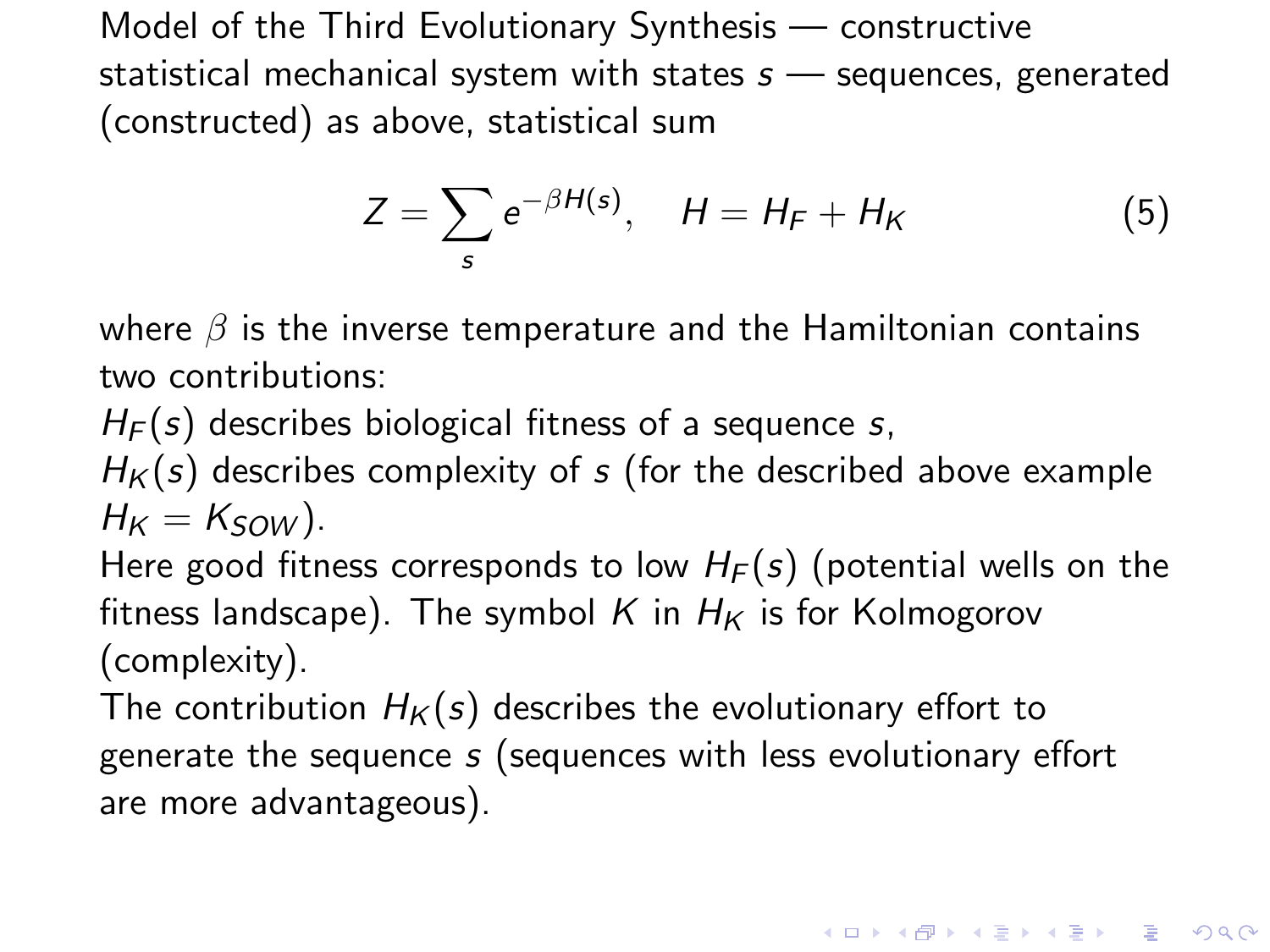Remark. Complexity of sequences grow sufficiently fast with addition of sequences from  $S$  and application of editing operations from O, hence for sufficiently low temperatures (large  $\beta$ ) the constructive statistical sum [\(5\)](#page-0-0) converges.

### Scaling in genomics — Zipf's law

Using [\(3\)](#page-0-0), [\(5\)](#page-0-0), the scaling in genomics, in particular power law–like distributions of membership in paralogous gene families, can be discussed as a consequence of Zipf's law. Paralogous genes are genes in the same genome generated by duplication events. Let us assume that if the genome contains a paralogous family of genes with N elements, then the Kolmogorov rank of this genome should be proportional to N (since the complexity  $(3)$  in this case will contain N contributions  $w(s_i)$  for some gene  $s_i$ ). Then by Zipf's law [\(2\)](#page-0-0) contribution of this genome to the statistical sum will be proportional to  $N^{-z}$  which gives the power law.

KID KA KERKER E 1990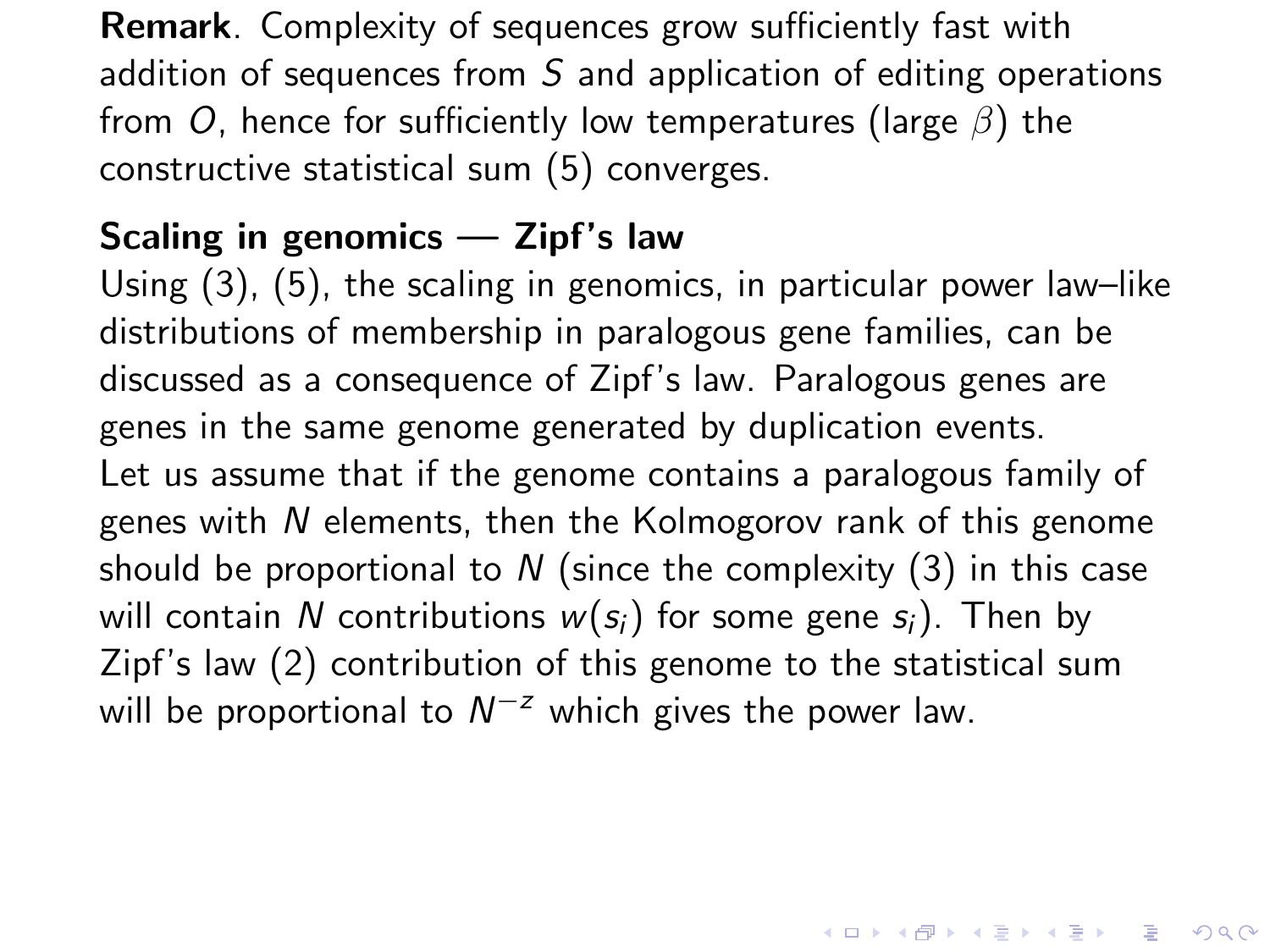#### Evolution and machine learning

A problem of biological evolution can be considered as a problem of learning where genomes learn in the process of natural selection. Contribution  $H_F(s)$  in [\(5\)](#page-0-0) (biological fitness of sequence s) can be modeled by the functional of empirical risk (number of errors on a training set)

$$
H_F(s) = R_{\text{emp}}(s) = \frac{1}{l} \sum_{j=1}^{l} (y_j - f(v_j, s))^2.
$$

Here genome s generates a classifier  $f(v, s)$  which models biological function  $-$  it recognizes the situation  $\nu$  and classifies it (gives 0 or 1 for  $f(v,s)$ ). Here  $(y_1, v_1)$ , ...,  $(y_l, v_l)$ ,  $y_j \in 0,1$  is the training set.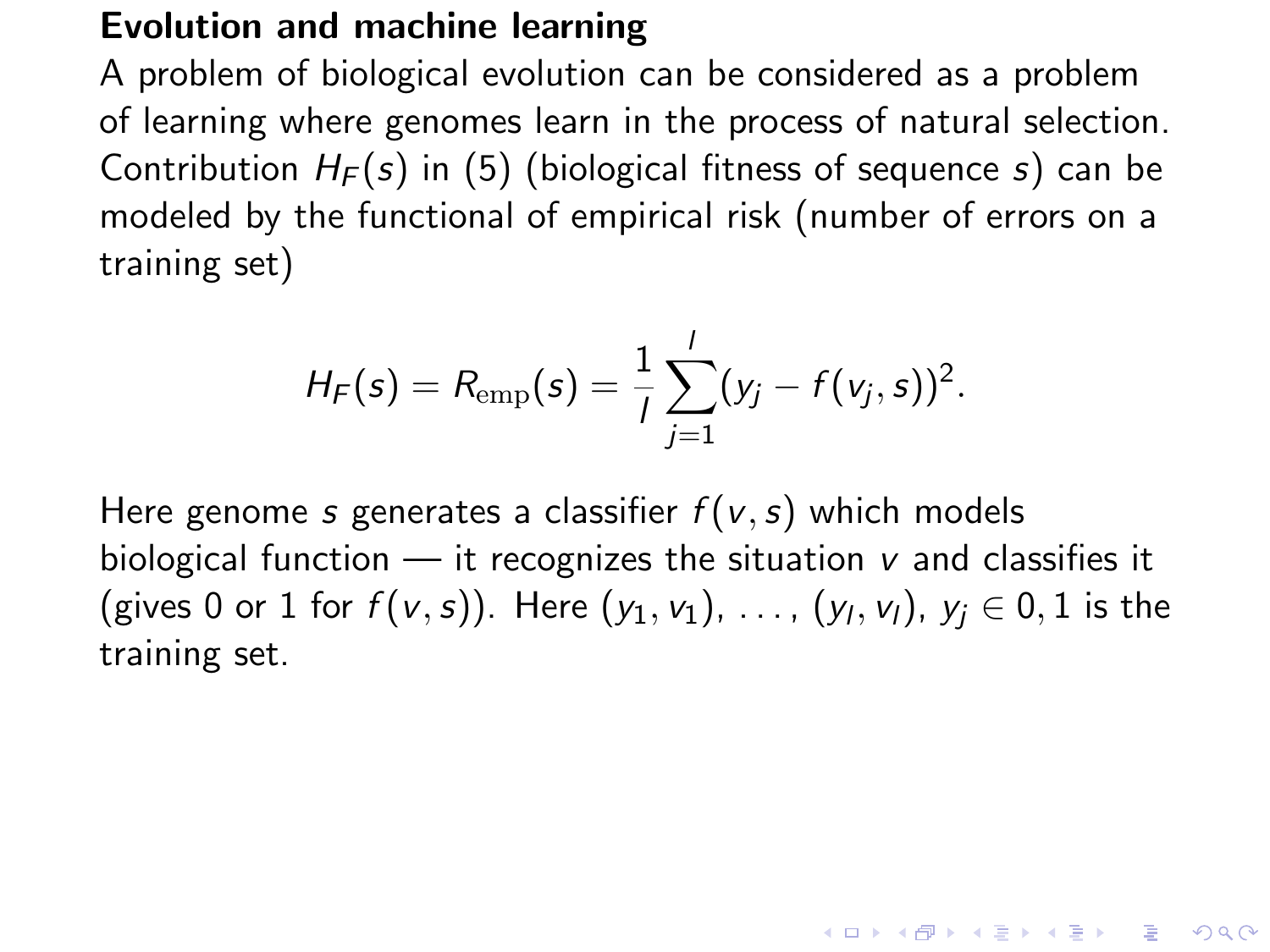Machine learning — joint minimization of empirical risk and regularization term

 $R_{\rm{emp}}$ (classifier, training set) + Reg(classifier).

Regularizing contribution describes some kind of complexity of a classifier. Regularization reduces overfitting.

Vapnik–Chervonenkis theory (or VC-theory) states that a classifier can be taught if the family of classifiers has sufficiently low VC-entropy (which is some kind of complexity). Presence of the complexity contribution  $H_K$  in Hamiltonian [\(5\)](#page-0-0) can be considered as a regularization by low Kolmogorov complexity in the model of learning by evolution.

Minimization of Kolmogorov complexity in learning theory with applications to low complexity art and music

J. Schmidhuber, Discovering neural nets with low Kolmogorov complexity and high generalization capability, Neural Networks 10 no 5, P. 857–873 (1997).